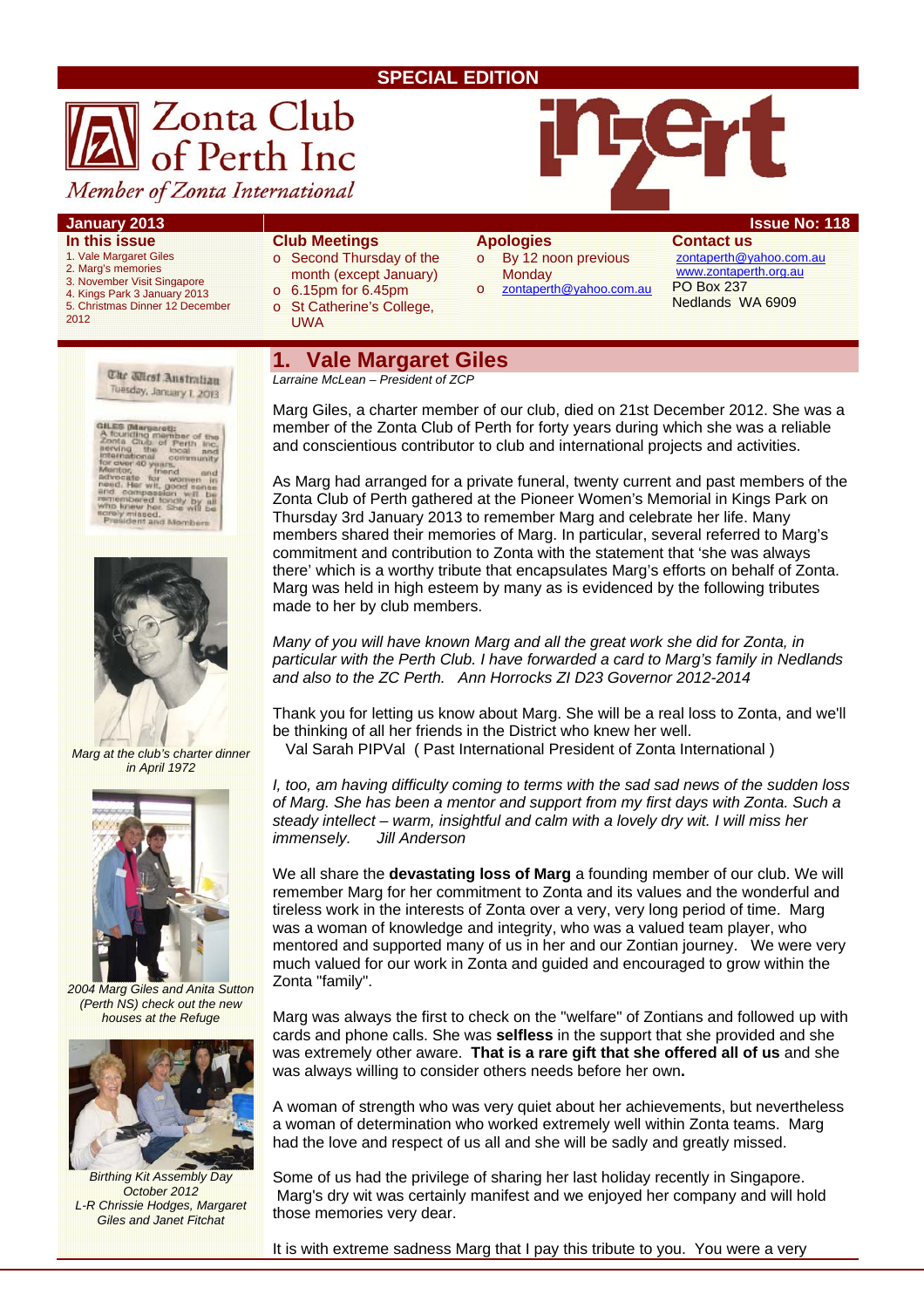

*Birthing Kit Assembly Day Oct 2012 L-R Marg Giles,Chris Hodges, Helen Margaria, Student, Vera Riley and Janet Fitchat* 



*Marg singing with gusto at the club's 2008 Christmas Party* 



*Pansy Nulgit painting Marg's face during Kimberley visit in 2004* 



*eah Umbagai (Yarri Wada Project Manager) shows Marg her paintings in 2008* 



*Marg at Club Christmas Party in 2008* 

valued mentor and friend - one in a million !!!. **Rest peacefully Marg with Jean and the angels** - I just wish it wasn't so soon!!! Deepest sympathy to Marg's family and to you all as I know we will all be feeling Marg's loss. Roslyn Budd

*Marg was such a very special person it is hard to comprehend that she is no longer with us. Her wisdom and practical approach will be much missed. Lois Joll* 

We salute Margaret for so many things:

- For her constant work for Zonta over 40 years. She generously shared her knowledge, was meticulous in all her many tasks, and brought a huge amount of organizational skills and good common sense and good humour to the club.
- She was also very caring and compassionate if someone was sick or in trouble Marg was always there with the cards, casseroles and telephone calls

On a personal level I have many fond memories of Margaret: of a chance meeting of our boats at Rottnest and a lovely day spent at Salmon Bay in France when Marg travelled many kilometres to lunch with us in Provence one Sunday, the odd concert we went to and the cups of coffee.......So many good things. Wendy Atherden

*I am very saddened to hear of Marg's passing. Margaret was one of the first ladies to welcome me into the Zonta Club of Perth. I enjoyed her company, her passion and compassion and her wicked sense of humour. What a shock. Sincere sympathy to her family and fellow Zontians. Margaret has left her mark and will never be forgotten. Sharron Hickey* 

I can't begin to describe how I feel; I'm numb with shock! I was inspired to go onto the Refuge Board by Marg who had contributed for many years, so tirelessly before me. No doubt we can salute her by honouring and continuing the good things she did. Mary Gurgone

*Such a great loss to society let alone Zonta with the passing of our cherished Marg. I still can't believe it and feel so terribly sad, bereft & numb. This news makes you think about enjoying every moment of your life. Helen Margaria* 

How do I start to say how much Marg was such a wonderful friend who I may never have met except perhaps as a patient at the Mount Hospital if it wasn't for the fellowship and service we all shared in Zonta and as a charter member for over 40 years. It has been indeed a very sad shock to lose such a good friend as dear Marg and so suddenly too. Lennie McCall

*An inspirational Zontian for over forty years. It is still quite unbelievable that our lovely Marg is no longer with us. Personally I'll sorely miss her quick wit, lovely laugh and the odd 'rolling eyes' at significant moments! Mentor, friend and advocate for women in need. Her wit, sense and compassion will be sorely missed and fondly remembered by the Zonta Club of Perth.* 

*During our camping trip in the Kimberley we shared a tent and were so cold we wore ALL the clothes we had brought for the Ngarinyin women!! We camped on the top of the hill and were nicknamed the 'mountain women'….such lovely times are fondly remembered. Marg worked for years with the Zonta House Refuge and the strength of the refuge today is partly testament to her commitment to it… Miss you Marg. Carole Theobald* 

On first meeting Marg merely four years ago I immediately warmed to her. She was sincere, considerate and fun to be with. I always felt comfortable in her presence. Marg felt deeply and thought clearly so it didn't surprise me to learn later that she had trained as a nurse. Unfortunately we live in a fast-paced time when it seems that kindness and care are rare. Marg had these qualities in abundance. I feel honoured that I knew her and feel lucky that I had the pleasure of her company in my home just a few days before her passing. A great loss to many. RIP Marg Lesley Meaney

*As a relatively new member of the Zonta Club of Perth, my most precious memories of Marg were her special ways of making me feel welcome and important. She would always take time to say hello and show interest in the happenings in my life.*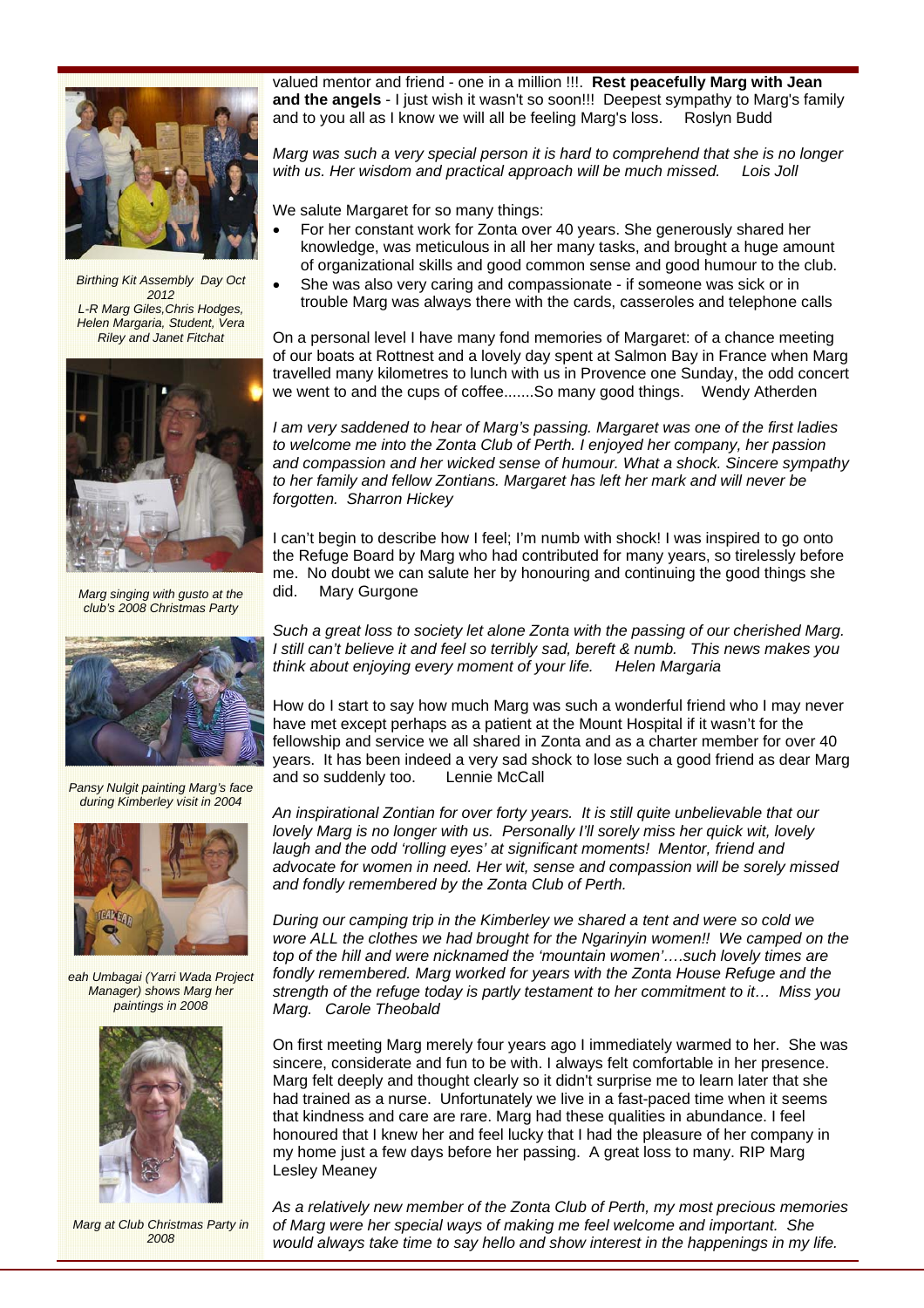

*Marg on refreshment duties at the 2004 9 x 5 Art Show at Kidogo Gallery in Fremantle* 



*Charter Members received their 40 years certificates in October 2012 L-R Margaret Giles, Margaret Medcalf and Lennie McCall* 



*Marg presenting a cheque to the RFDS on a blustery day in 1972* 



*Marg in Singapore* 

*Marg was also one of the special ladies who came to help on this year's 'Birthing Kit Assembly Day'. She was one of the first to arrive and one of the last to leave. Her efforts helped make my first fundraising event for the club a success. I feel very privileged to have known Marg and still find it hard to believe I will not see her again at the Zonta Club. My sincere condolences to the family. Vera Riley* 

What a shock! I will remember Marg for her wicked sense of humour that made being with her so much fun. Her mimicking of members' way of moving their lips, whilst speaking, had me in stitches, as we both shared the problem of poor hearing. On becoming a member of ZCP, I had the pleasure of being placed on Marg's 'committee' and she immediately got me involved by becoming its secretary. I also had the misfortune to have a brace then, which made eating anything, other than mushy food, an unpleasant experience. She immediately suggested I had steamed fish and each month made sure that I was comfortable with my meal before enjoying her own. A sad loss. Gill Palmer

*Like us all, I am very saddened at the loss of our friend Marg Giles. She was such a fine example to follow as a member of Zonta International. She welcomed new members graciously and warmly, she valued her old friendships within the club and she cared about the welfare of all members. Her special gift to the club was her overseeing and maintaining the high calibre of club functions, making sure protocols were attended to and adding the special touches. She always took on responsibilities willingly and in the process, mentored less experienced members so that they felt included and valued. I was very pleased to be Marg's driver to Mandurah for the Founders' Day Dinner in November 2012 and so enjoyed her company and hearing her enthusiasm for the upcoming trip to Singapore with other club members. I am so pleased we had that time to chat, little dreaming that it would be the last good time together. I will miss you Marg. Karen Groves*

# **2. Marg 's memories of her first contact with Zonta…**

*From Inzert September, 2007* 

I was very curious on receiving an invitation to lunch at the Karrakatta Club. What was this all about?

At the lunch I was introduced to Canadian Zonta member, Dorothy Thompson, who had approached many executives and professional women in Perth to talk about Zonta.

At the end she handed over a Manual of procedures and several references and then disappeared back to Canada. I became one of twenty nine interested ladies who met for cocktails, on December 27<sup>th</sup> 1971 in the Executive Suite in the Parmelia Hotel. I was in awe of some of this diverse group which covered all walks of life and with different interests and experiences but all focused on community service and with incredible ease.

## **3. November 2012 Visit to Singapore**

*Wendy Atherton* 

Early in the morning, on November  $13<sup>th</sup>$ , seven Zontians boarded a Singapore Airlines flight. The members were Margaret Giles, Judy Tennant, Margaret Medcalf, Lennie McCall, Larraine McLean, Roslyn Budd and Wendy Atherden.his trip was the culmination of months of email contact with the Zonta Club of Singapore, who were very excited about the concept.

The Goodwood Park Hotel was our choice of a hotel and it was a delightful, gracious place, with excellent service and well appointed rooms.

The Zonta Club of Singapore put on a special evening, held at the elite Tanglin Club. There were other guests as well, including the Lt. Governor of District 17. As it was the week of the Indian Festival of Deepavalli [Festival of Lights], many of the women wore beautiful saris. It was a real night of celebration, with magnificent food, speeches, hilarity, exchanging of gifts and a wonderful happy atmosphere.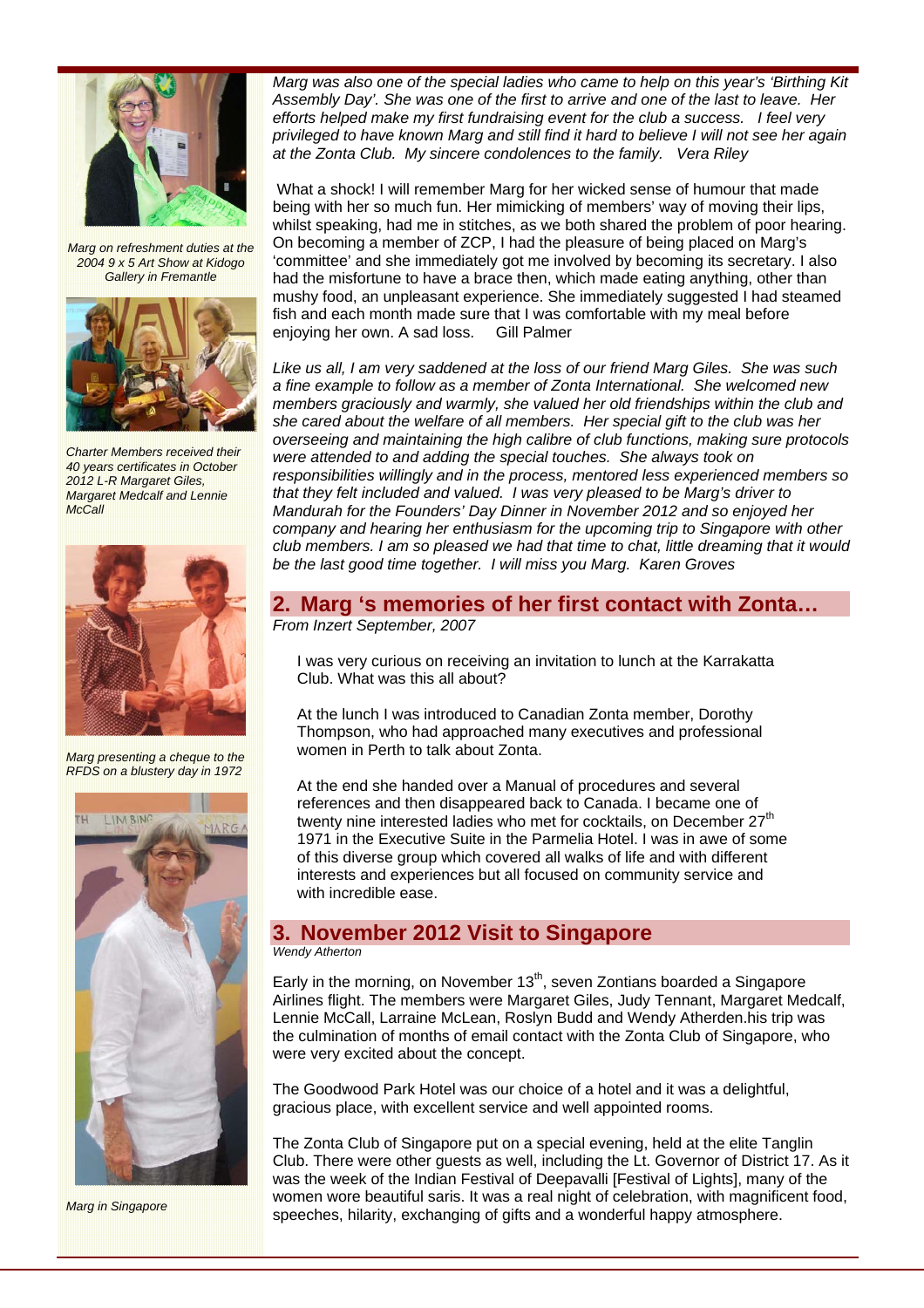

*Marg in Singapore Nov 2012* 



*Wendy Atherden and Val Gandossini* 



*L-R Penny Flett, Margaret Medcalf, Lennie McCall and Helen Margaria* 



*Lennie McCall and Lyn McArthur* 



*L-R Wendy Atherden, Lesley Meaney and 'Tricia Summerfield* 



*Roslyn Budd, Margaret Medcalf, Wendy Atherden, Judy Tennant, Selina Goh (Zonta Club of Singapore), Larraine McLean, Lennie McCall and Marg Giles*

On the second day, we visited the Singapore Council of Women centre. Judy knew Selina Gan, the delightful ex. Zontian, in charge of this inspiring place, so we were given a tour. The work they are doing with women in great need of help is wonderful. To raise money they have a very successful "Op Shop", run by volunteers, plus a Cafe run by an excellent Chef. Children are also welcomed in the Centre. The women prepare their own food, have direct access to legal advice, keep the place spotless and have courses eg.computer work to improve their employment skills.

For the remaining time in Singapore, our activities converged and diverged, as we investigated the delights of Arab St. Marina Bay Sands Hotel and gardens etc. One evening we all went by taxi to Clarke Quay, had a spectacular boat cruise and enjoyed a Thai meal. At the end of the most days, we caught up on our day's activities, sharing a Gin and tonic and nibbles in Marg's and Wendy's room.

The Raffles Hotel was also on our list of "to do" so we delighted in exploring the boutique shops and having a large Singapore Sling.

Early evening on November  $16<sup>th</sup>$ , saw us all in a maxi-taxi and back to the airport for our flight home. Little did we realise it was the end of an extended time event with our wonderful Zontian, Margaret Giles. She so enjoyed our 4 days together and her sudden death, just 1 month later, has left the Zonta club of Perth bereft. We feel so privileged to have shared the Singapore trip with Marg.

### **4. Celebration of the Life and Work of Marg Giles**

This celebration to Marg, held at the Pioneer Women's Memorial in King's Park, was a low-key event, in keeping with Marg's wishes, and attended by 20 members of The Zonta Club of Perth. It was a perfect evening and no one could believe that Marg was no longer with us. Several members shared their thoughts and memories of this lovely lady and these have been recorded below.

*All of those that knew Marg would remember her as an exemplary Zontian – her years of commitment to the Zonta House refuge were inspiration to us all. She also worked tirelessly behind the scenes with the membership and support team to nurture and welcome members. She always had a ready smile, kind words and that knack of making people feel special. She will be sadly missed…. Carole Theobald* 

I will greatly mourn Marg's absence. We have had many experiences and laughs together particularly through our early and continuing years in Zonta which have cemented a friendship forged on the golf course. She did not like the limelight but still became a leader for us all. Her strong organisational skills, her common sense, gentle advice and sense of humour have been of great value to many. She will be remembered for her positive and generous contribution to the nursing profession, to her friends and the general community. Margaret Medcalf

*I remember Marg mostly for her dignity. She conducted herself in a dignified manner at all occasions. Even when she was being a bit naughty or cheeky she did it with such dignity.*